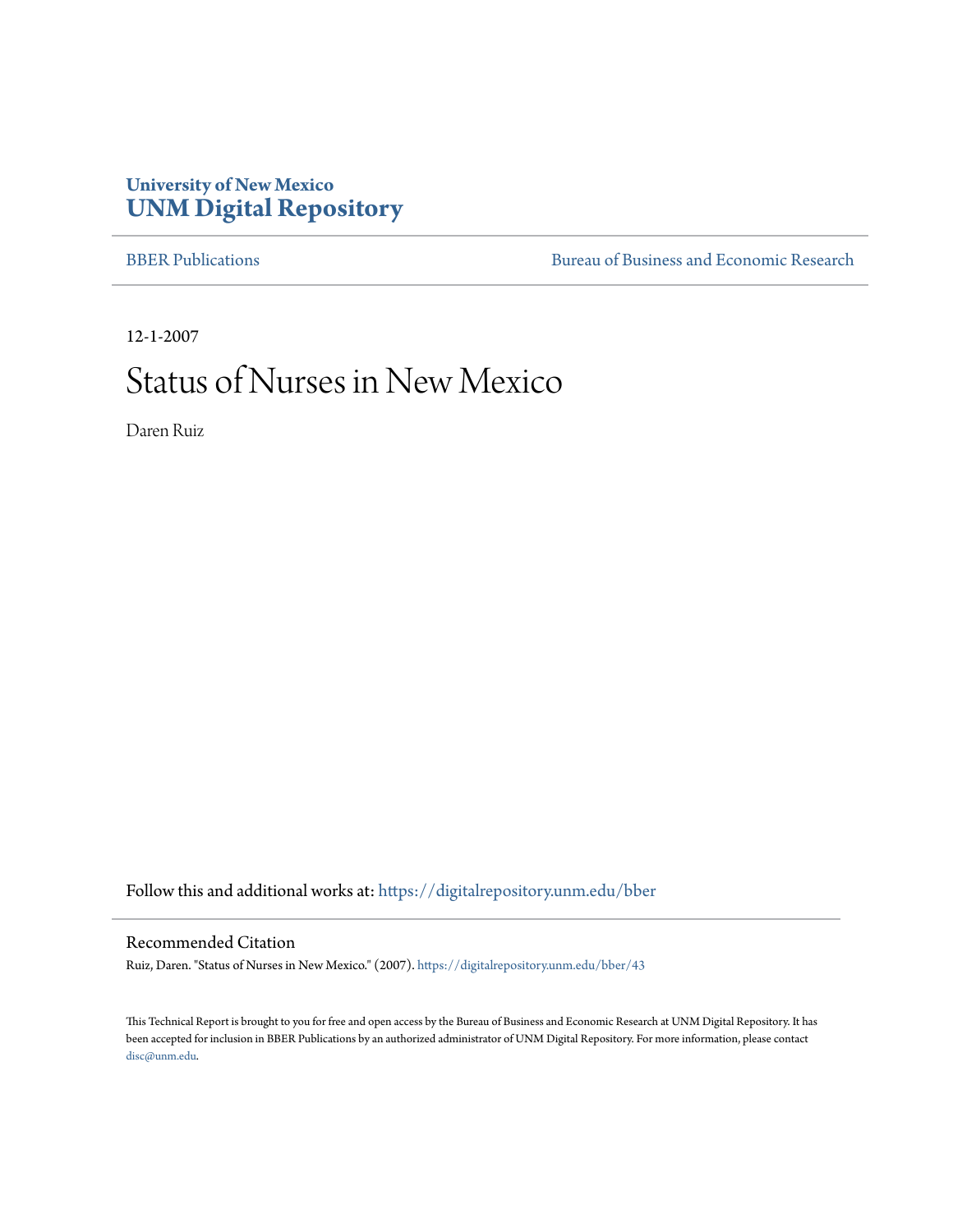

# STATUS OF NURSES IN NEW MEXICO

Daren Ruiz

December 2007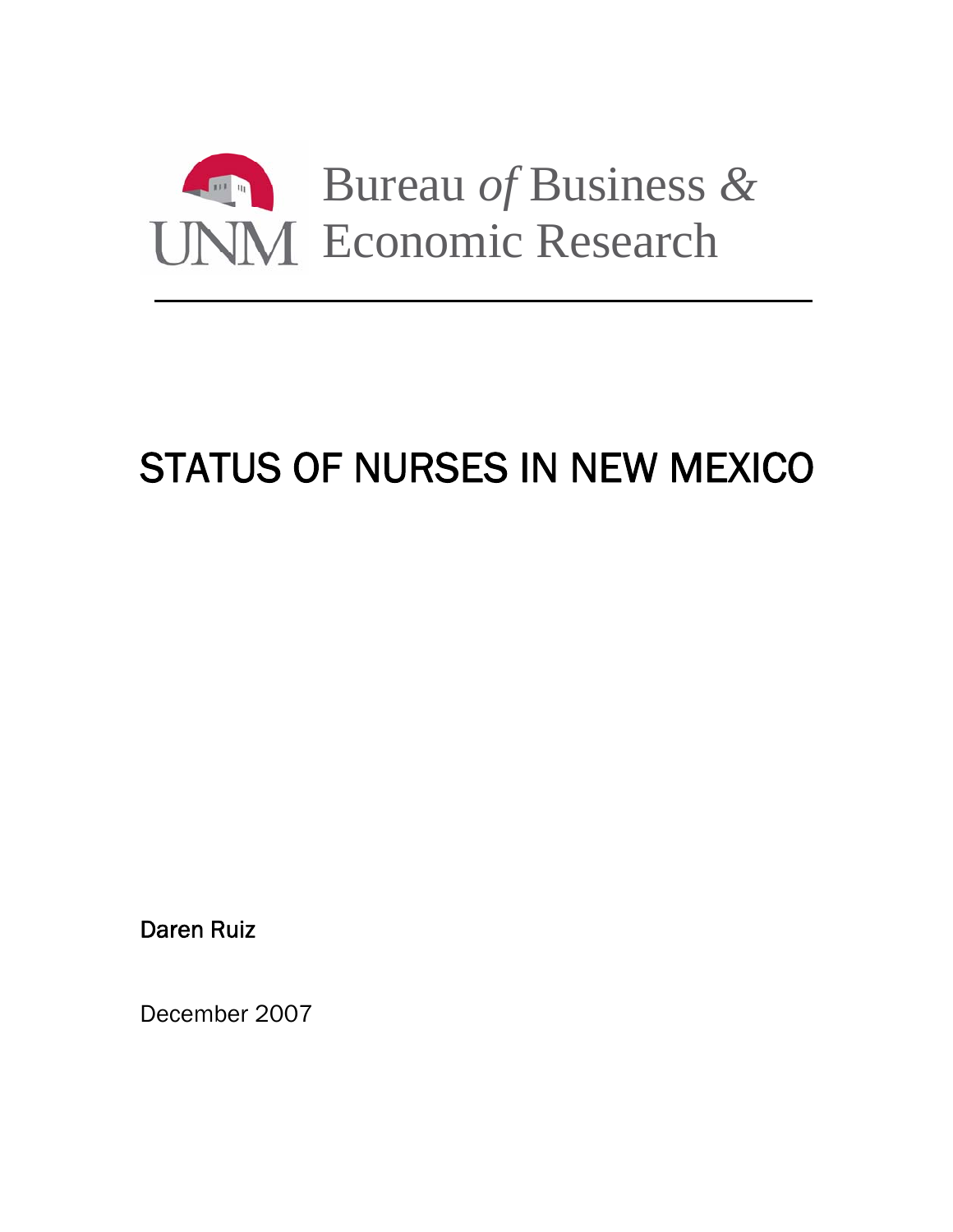#### **ACKNOWLEDGEMENTS**

I would like to acknowledge the people who provided assistance in bringing this study to fruition. Lucinda Sydow, Micah Le Lugas and Stephanie Chu, Bureau of Business and Economic Research (BBER) student employees, compiled information and conducted literature reviews. Molly Bleecker and Jeffrey Mitchell, BBER staff, peer reviewed the study and provided valuable feedback. Pat Boyle, Executive Director of the New Mexico Center for Nursing Excellence, provided funding, data, insight, and answered numerous questions.

Daren Ruiz Bureau of Business and Economic Research University of New Mexico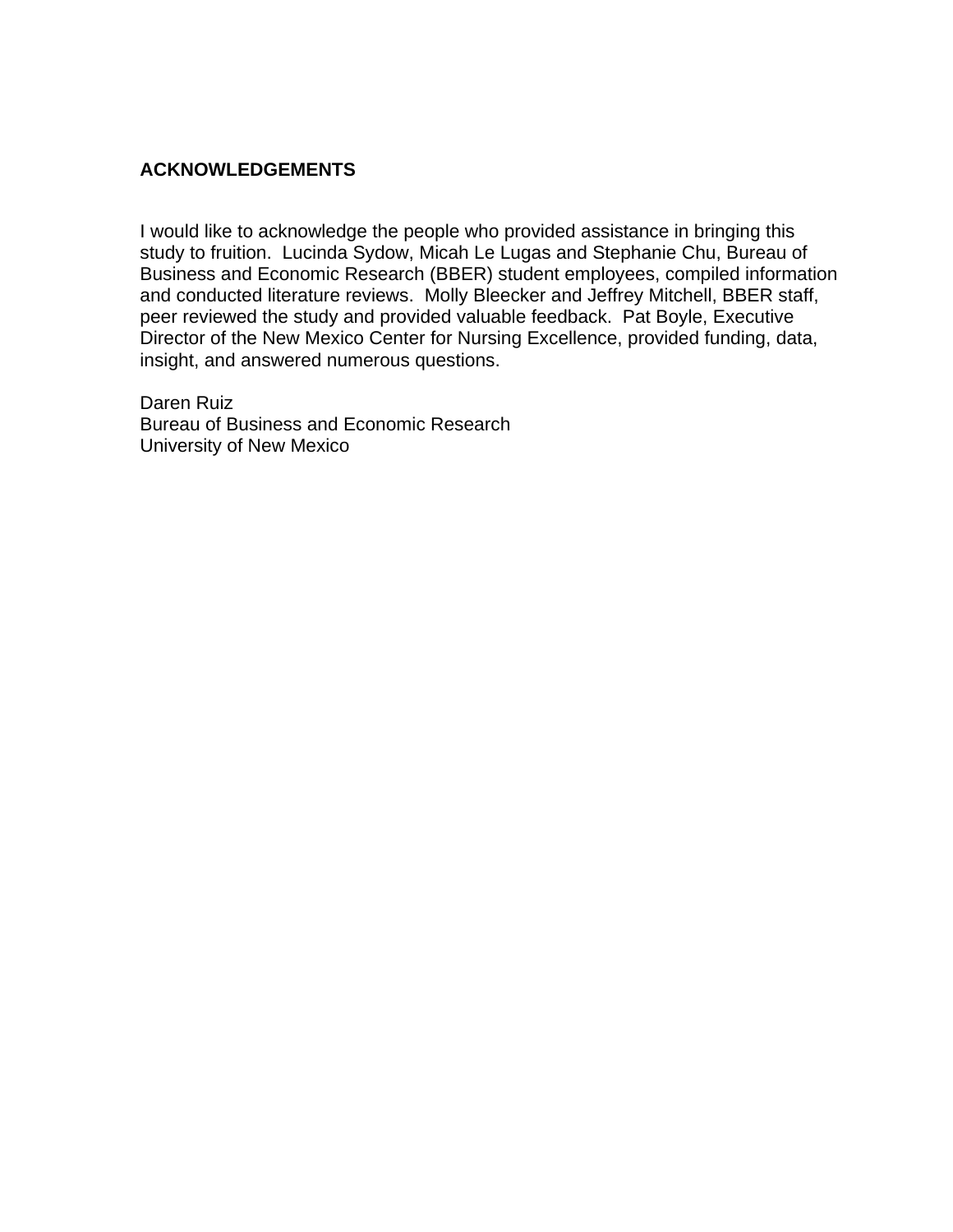## **TABLE OF CONTENTS**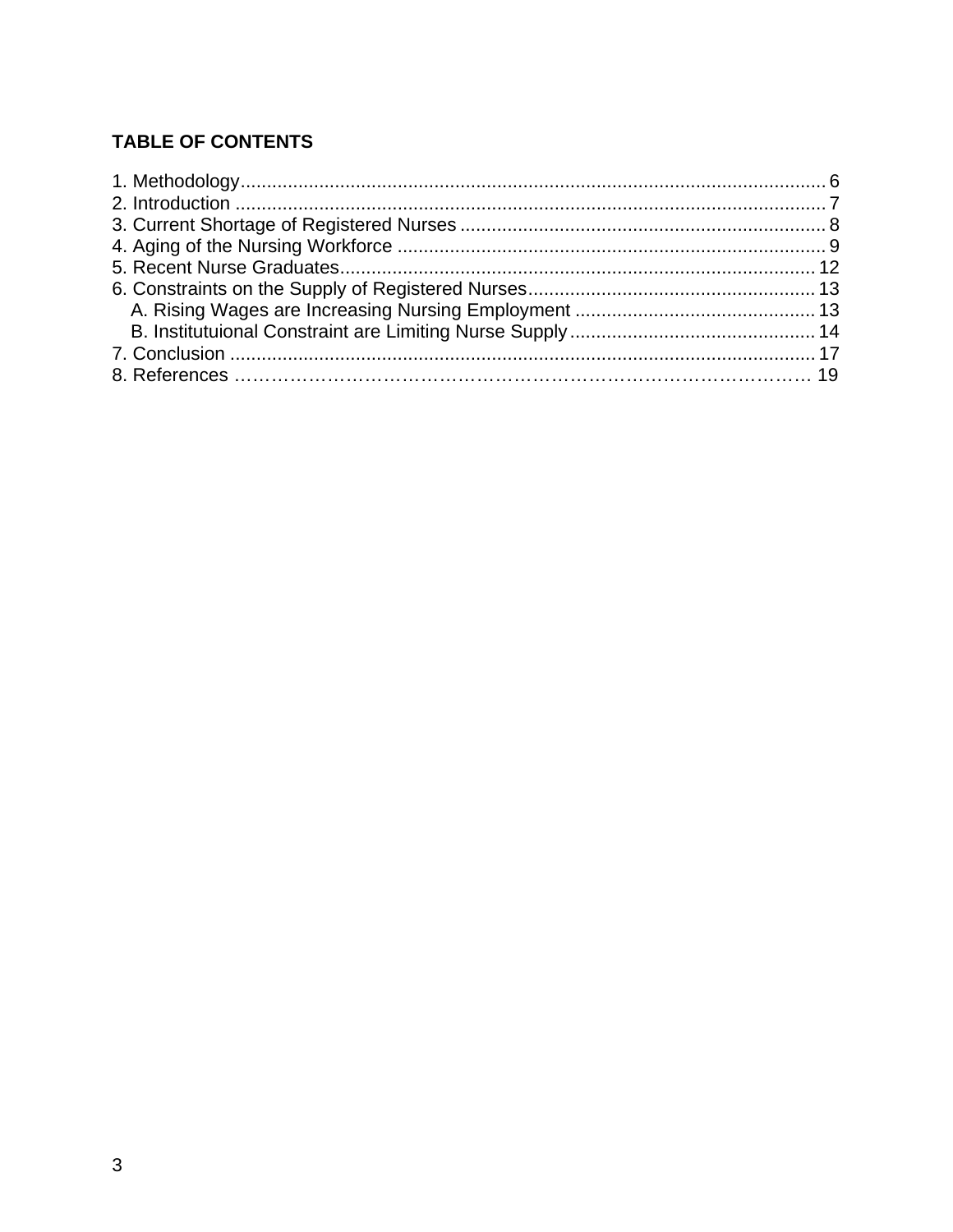## **TABLE OF TABLES**

| Table 1: 2005 U.S. Projected RN and Estimated Hospital Vacancy Rates  8            |  |
|------------------------------------------------------------------------------------|--|
| Table 2: 2005 NM Projected RN Vacancy Rates and 2007 NM Estimated Acute Care       |  |
|                                                                                    |  |
| Table 3: Average Wages for RNs in Southwest States and the U.S., and Average RN    |  |
|                                                                                    |  |
| Table 4: Total Registered Nurse Graduates, by School, for the 1995-2006 period 15  |  |
| Table 5: Qualified Applicants and Acceptances to Nursing Education Programs in New |  |
|                                                                                    |  |
|                                                                                    |  |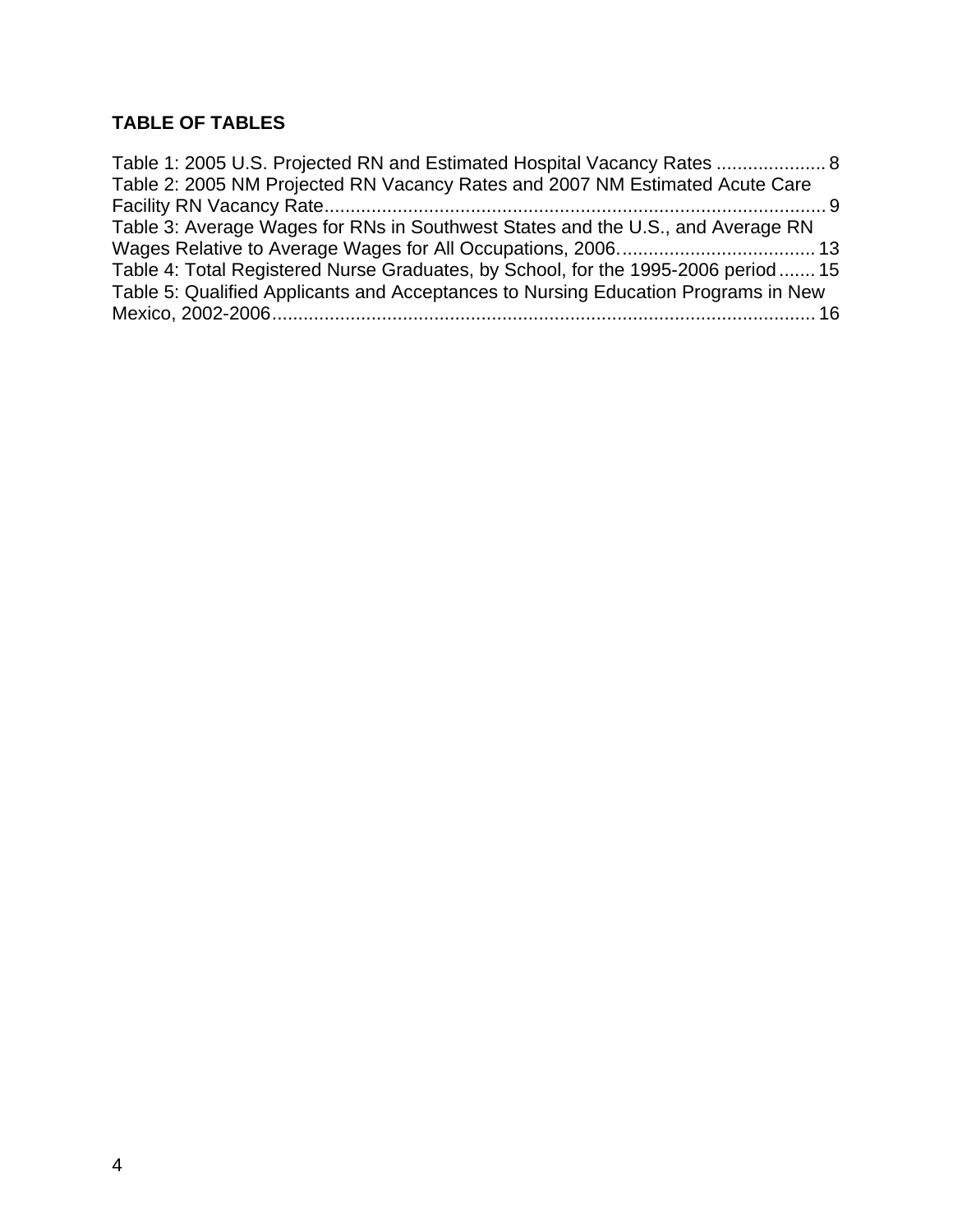## **TABLE OF FIGURES**

| Figure 1: Age Distribution of Nurses Registered in New Mexico, 2001 and 2006  10      |  |
|---------------------------------------------------------------------------------------|--|
| Figure 2: Year of Retirement Eligibility of Nurses Registered in New Mexico in 200111 |  |
|                                                                                       |  |
| Figure 4: Real Wage Growth for RNs in New Mexico and the U.S., 2001-2006 14           |  |
| Figure 5: Real Wage Growth for Practicing RNs and Full Time Instructors in New        |  |
|                                                                                       |  |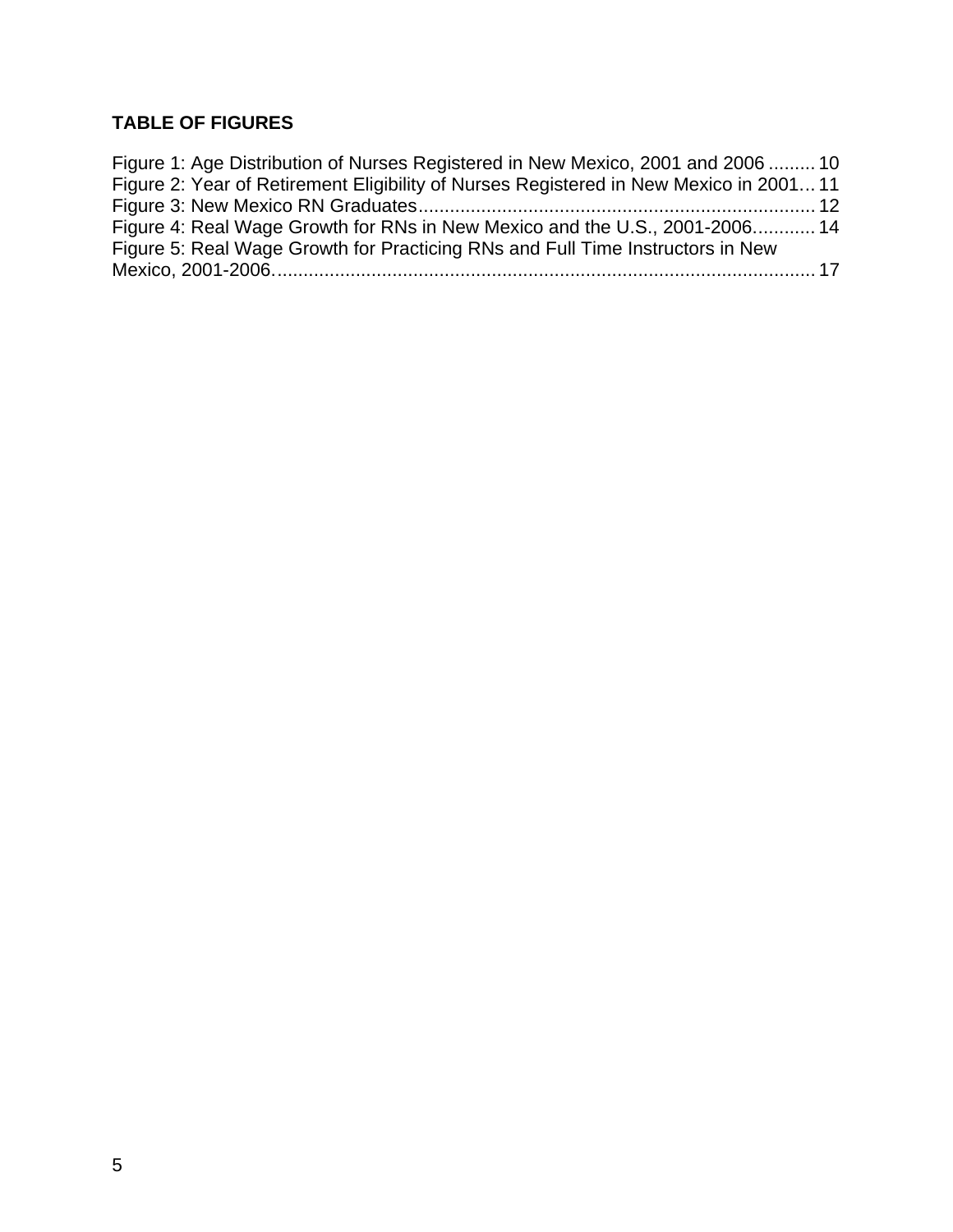## <span id="page-6-0"></span>**1. METHODOLOGY**

### **STUDY GROUP**

Our focus is on actively licensed RNs residing in New Mexico, as the large majority of nurses are RNs and more information is available on this group.<sup>[1](#page-6-1)</sup>

The nursing occupation is comprised of licensed practical nurses (LPNs), or licensed vocational nurses (LVNs), and RNs. LPNs / LVNs must complete a state approved practical nursing program and pass the National Council Licensure Examination for practical nurses (NCLEX-PN). Similarly, RNs must complete a state approved registered nursing program and pass the National Council Licensure Examination for registered nurses (NCLEX-RN). A hospital administered diploma is generally sufficient to sit for the NCLEX-PN, while either an associate degree in nursing (ADN) or a bachelor's of science degree in nursing (BSN) is required to sit for the NCLEX-RN.

The New Mexico Board of Nursing (NMBON) reported 15,168 New Mexico RNs compared to 2,916 LPNs / LVNs in 2006. Nationally, the United State's Department of Labor's Bureau of Labor Statistics estimated 2,417,150 employed RNs and 720,380 employed LPNs / LVNs in 2006. While LPNs / LVNs provide valuable service and are important health care practitioner members, the majority of nurses, statewide and nationally, are RNs and this is where our efforts were focused.

## **DATA SOURCES**

We relied on three primary data sources, U.S. Department of Health and Human Services' National Sample Survey of Registered Nurses, New Mexico Board of Nursing's Annual Reports, and National Council of State Boards of Nursing's Program Summary of all First Time Candidates in New Mexico.

The U.S. Department of Health and Human Services conducts the National Sample Survey of Registered Nurses (NSSRN) every four years only on actively licensed RNs. The sample sizes are large, 54,125 in 2000 and 35,724 in 2004 and provide sample estimates of information not found elsewhere. When we present information from the NSSRNs we will note it as an estimate but not discuss its standard deviation.

The New Mexico Board of Nursing (NMBON) compiles information on actively licensed RNs for the calendar years 2001 through 2006. The information is supplied by RNs renewing their license.

The National Council of State Boards of Nursing's Program reports information on NCLEX-RN first time test takers from 1995 to 2006. A successful writer becomes an RN graduate.

<span id="page-6-1"></span> 1 Actively licensed registered nurses residing in New Mexico will be referred to as New Mexico RNs, herein after.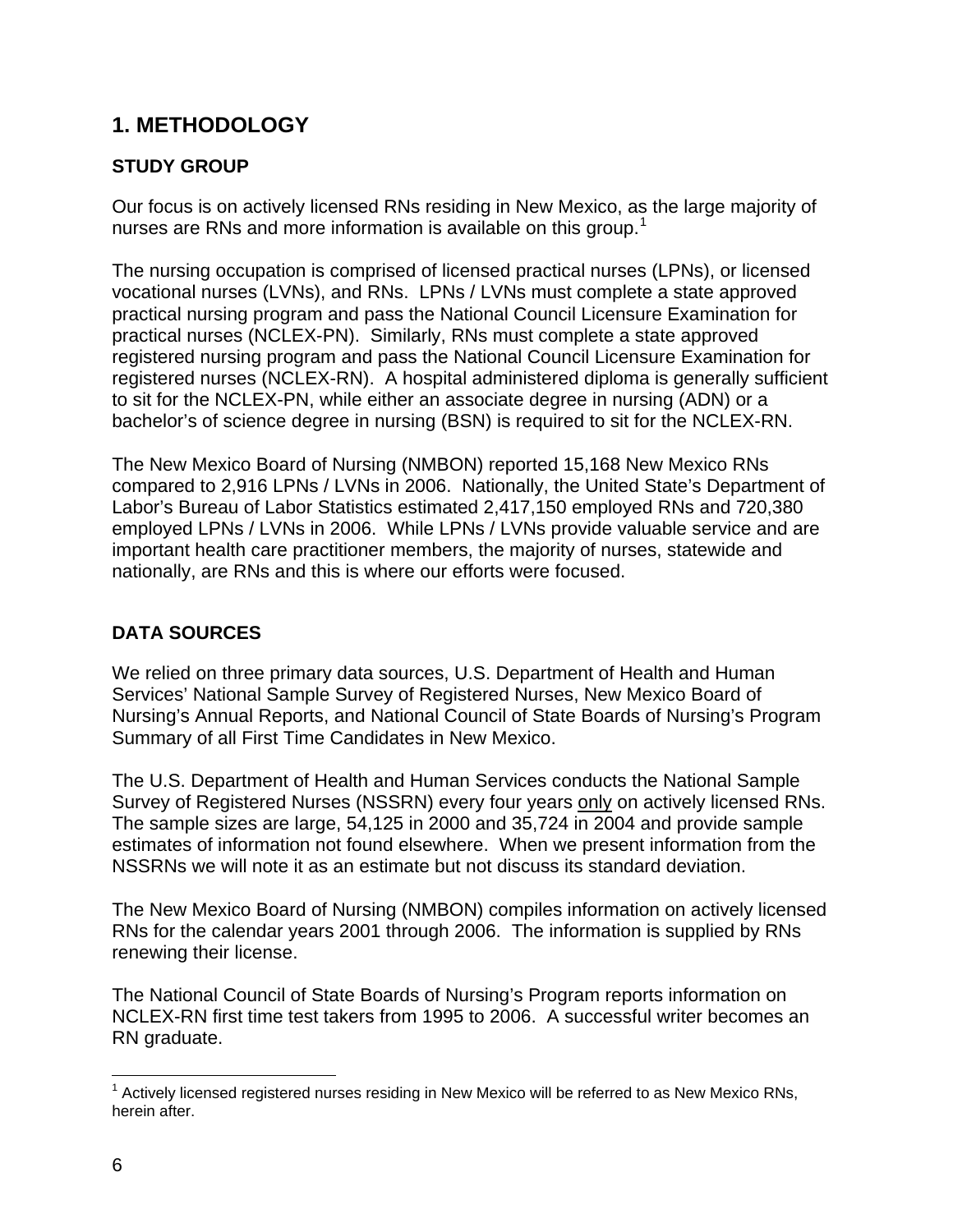## <span id="page-7-0"></span>**2. INTRODUCTION**

The U.S. faces a long term shortage of registered nurses (RNs). The problem is doubleedged – the aging of baby boomers is resulting in an increased demand for health care services while, simultaneously, the retirement of a large number of registered nurses, drawn from this same population of baby boomers, is expected to reduce the pool of qualified professionals. The challenge facing the nursing profession is to attract and train new nurses to both replace those who will retire and increase the number available to address the rising demand.

The New Mexico Center for Nursing Excellence (NMCNE) was established in 2002 to advocate for nursing resources to meet the healthcare needs of the people of the state. As part of this mission, NMCNE commissioned the Bureau of Business and Economic Research (BBER) at the University of New Mexico to conduct two studies. The first study is an analysis of the current and projected future status of the state's nursing labor force. The central focus of this study is the supply of qualified RNs in the state. Although it is recognized that aging of baby boomers will result in a continued increased in demand for healthcare services, by perhaps 64 percent by 2020 (Department of Health and Human Services, 2002), a complete analysis of the demand is beyond the scope of this study. Also, the supply of nurses can be affected through policy where as the demand of nurses is a result of population forces. The second study will analyze the employment and wage history of licensed nurses in New Mexico.

The first study has three parts. First, we examine the status of the mature RN labor force with an analysis of the profession as of 2001. Second, we analyze the trends associated with new entrants into the RN labor force since 1995. Finally, we consider economic and institutional factors that may constrain the increase in the supply of RNs that would be necessary to meet the anticipated increase in the demand for their services.

In summary, the status of nurses in New Mexico is as follows:

- 1. Currently, the number of RNs in New Mexico is insufficient to meet existing demand; i.e. vacancies remain unfilled.
- 2. Many RNs are approaching retirement, and this trend will continue and become more pronounced through at least 2020.
- 3. Following a brief downturn during the latter years of the 1990s, the number of new entrants into the RN labor force has increased sharply. Given current trends, the number of entrants into the labor force should be sufficient to offset retirements, thus maintaining an even level of RN employment.
- 4. Although wages for RNs have increased, providing a ready pool of candidates, the current capacity of the nurse training institutions is inadequate to prepare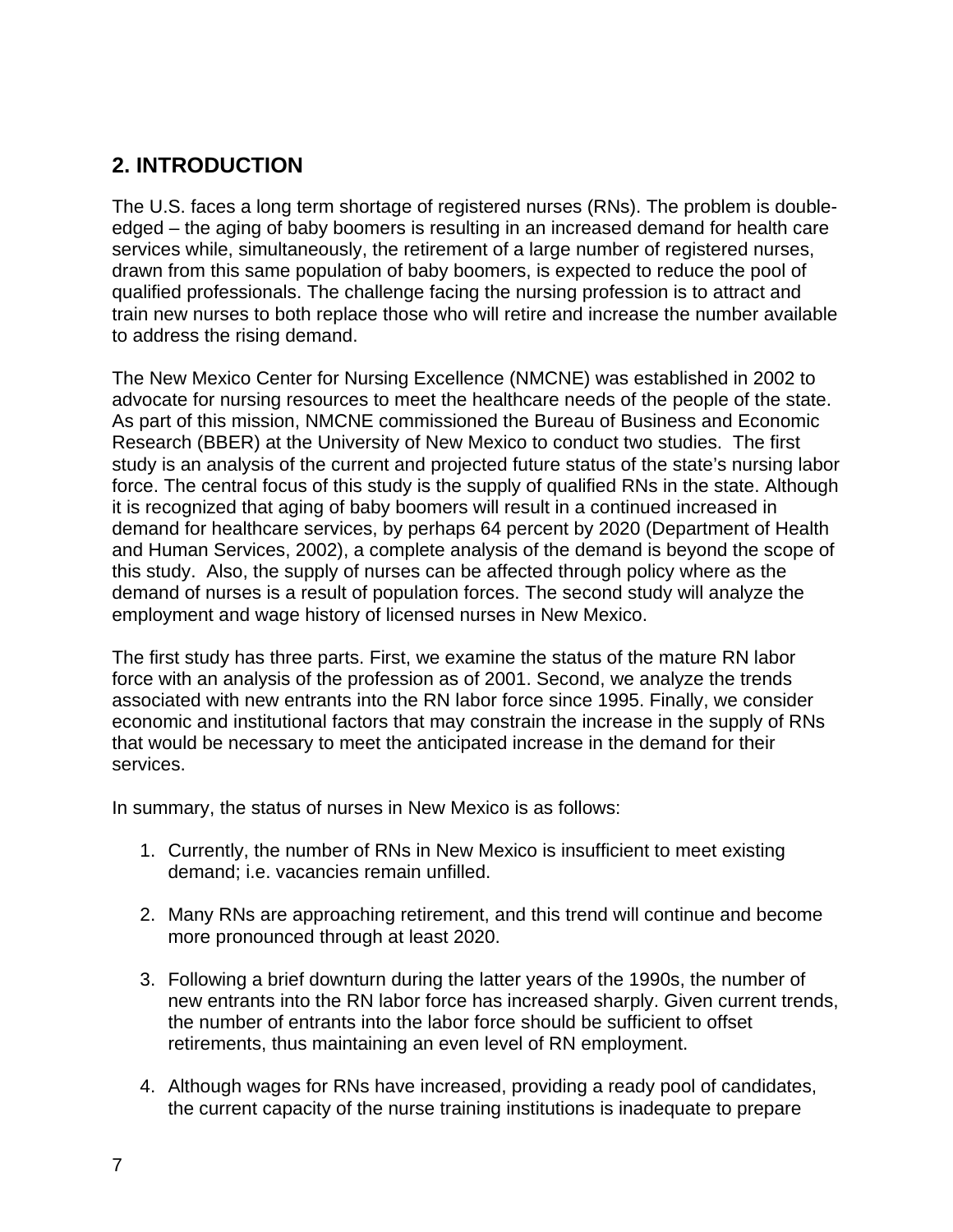<span id="page-8-0"></span>enough nurses to meet the expected sharp increase in demand during the coming years.

## **3. CURRENT SHORTAGE OF REGISTERED NURSES**

The United States, and especially New Mexico, is experiencing an RN shortage. The shortage was projected by several studies and is evident in survey vacancy estimates and increased nursing wages. The shortage is more severe in New Mexico in each indicator. (Increased nursing wages will be detailed in Section 4.)

Table 1 lists the United States projected RN and estimated hospital vacancy rates for 2005. The U.S. Department of Health and Human Services' Bureau of Health Professionals (BHPr) projected the U.S. RN supply and RN demand in studies completed in 2002 and 2004. BHPr used the same methodology in both studies, but updated information in the latter. The first study projected the U.S. RN vacancy rate to be 6.9% in [2](#page-8-1)005 and the latter projected the vacancy rate to be 10.1%. $^2$  In 2007, the American Hospital Association (AHA) estimated the 2005 U.S. hospital RN vacancy rate to be 8.1% though a survey.  $3\text{ The AHA survey}$  $3\text{ The AHA survey}$  only measured hospital RN vacancies and not the supply and demand of hospital RNs.

#### **TABLE 1: 2005 U.S. PROJECTED RN AND ESTIMATED HOSPITAL VACANCY RATES**

| Study / Survey                       | <b>RN Supply</b> | RN Demand | Vacancy Rate |
|--------------------------------------|------------------|-----------|--------------|
| Bureau of Health Professionals, 2002 | 2.012.444        | 2.161.831 | 6.9%         |
| Bureau of Health Professionals, 2004 | 1.942.500        | 2.161.300 | 10.1%        |
| American Hospital Association, 2007  |                  | -         | 8.1%         |

Sources: "Projected Supply, Demand and Shortages of Registered Nurses: 2000-2020", "What is Behind HRSA's Projected Supply, Demand, and Shortage of Registered Nurses?", "The 2007 State of America's Hospitals-Taking the Pulse."

<span id="page-8-1"></span> $\overline{a}$ <sup>2</sup> The projected vacancy rate is the ratio of projected shortage to projected demand.<br><sup>3</sup> The estimated vacancy rate is the Full Time Faulualest (FTF) ratio of total vacancie

<span id="page-8-2"></span><sup>&</sup>lt;sup>3</sup> The estimated vacancy rate is the Full Time Equivalent (FTE) ratio of total vacancies to by the sum of total vacancies and total filled positions.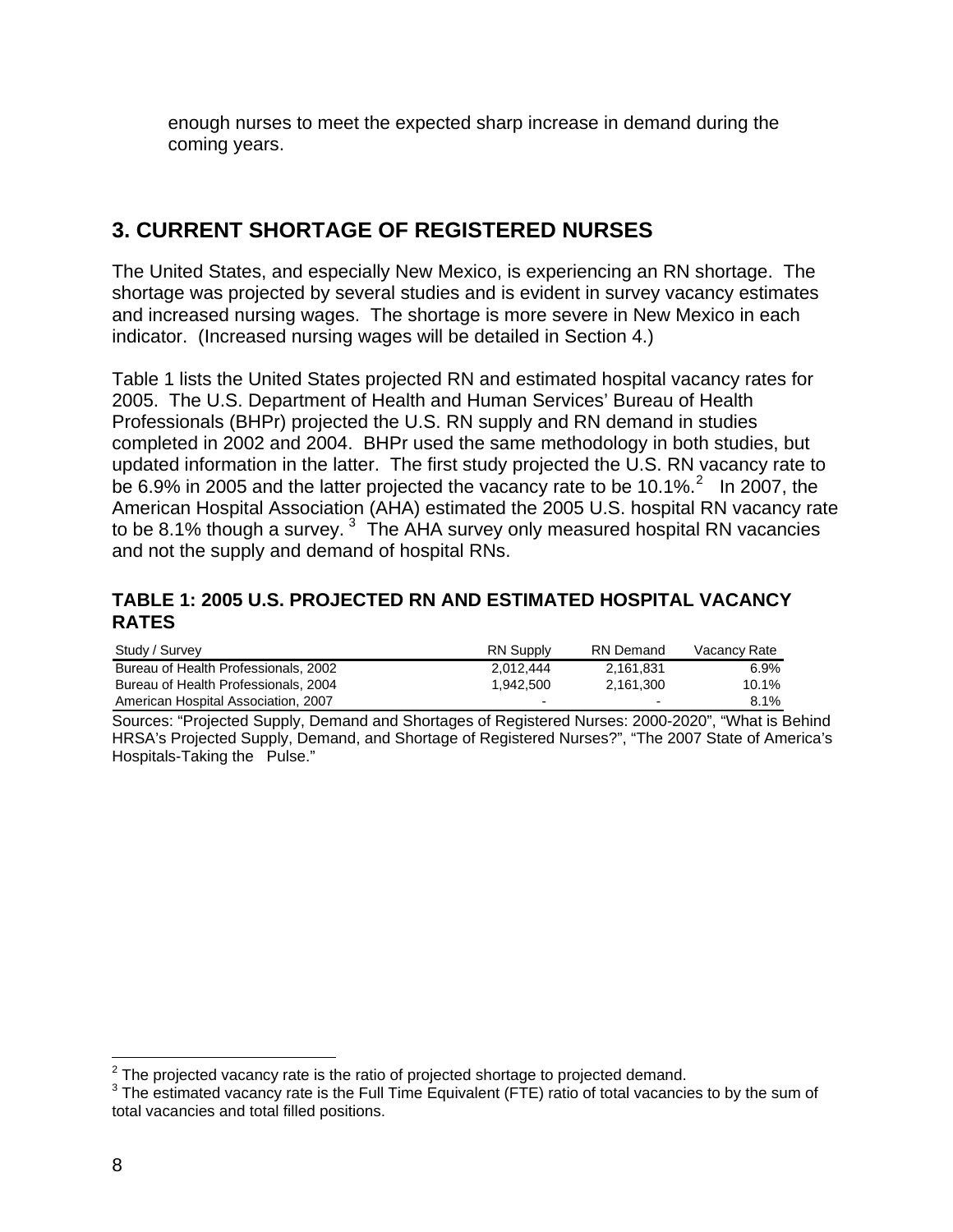<span id="page-9-0"></span>Table 2 lists the New Mexico projected RN and estimated acute care facility RN vacancy rates for 2005 and 2007, respectively. BPHr projected all the states and the nation in their 2002 and 2004 studies. The first study projected the state RN vacancy rate to be 24.5% in 2005 and the latter projected the vacancy rate to be 16.0%. In 2007, NMCNE estimated the state acute care facility RN vacancy rate to be 10.7% through a survey.

#### **TABLE 2: 2005 NM PROJECTED RN VACANCY RATES AND 2007 NM ESTIMATED ACUTE CARE FACILITY RN VACANCY RATE**

| Study / Survey                                 | <b>RN Supply</b> | <b>RN Demand</b> | Vacancy Rate |
|------------------------------------------------|------------------|------------------|--------------|
| Bureau of Health Professionals, 2002           | 9.509            | 12.595           | 24.5%        |
| Bureau of Health Professionals, 2004           | 10.500           | 12.500           | 16.0%        |
| New Mexico Center for Nursing Excellence, 2007 | -                | $\blacksquare$   | 10.7%        |

Sources: "Projected Supply, Demand and Shortages of Registered Nurses: 2000-2020", "What is Behind HRSA's Projected Supply, Demand, and Shortage of Registered Nurses?", "Vacancy and Turnover Rates in NM Hospitals."

## **4. AGING OF THE NURSING WORKFORCE**

The shortage of registered nurses in New Mexico is all but certain to grow more severe over the next two decades, as the large cohort of mid- and late-career nurses approach retirement and a much smaller number of early-career nurses take their place in the workforce.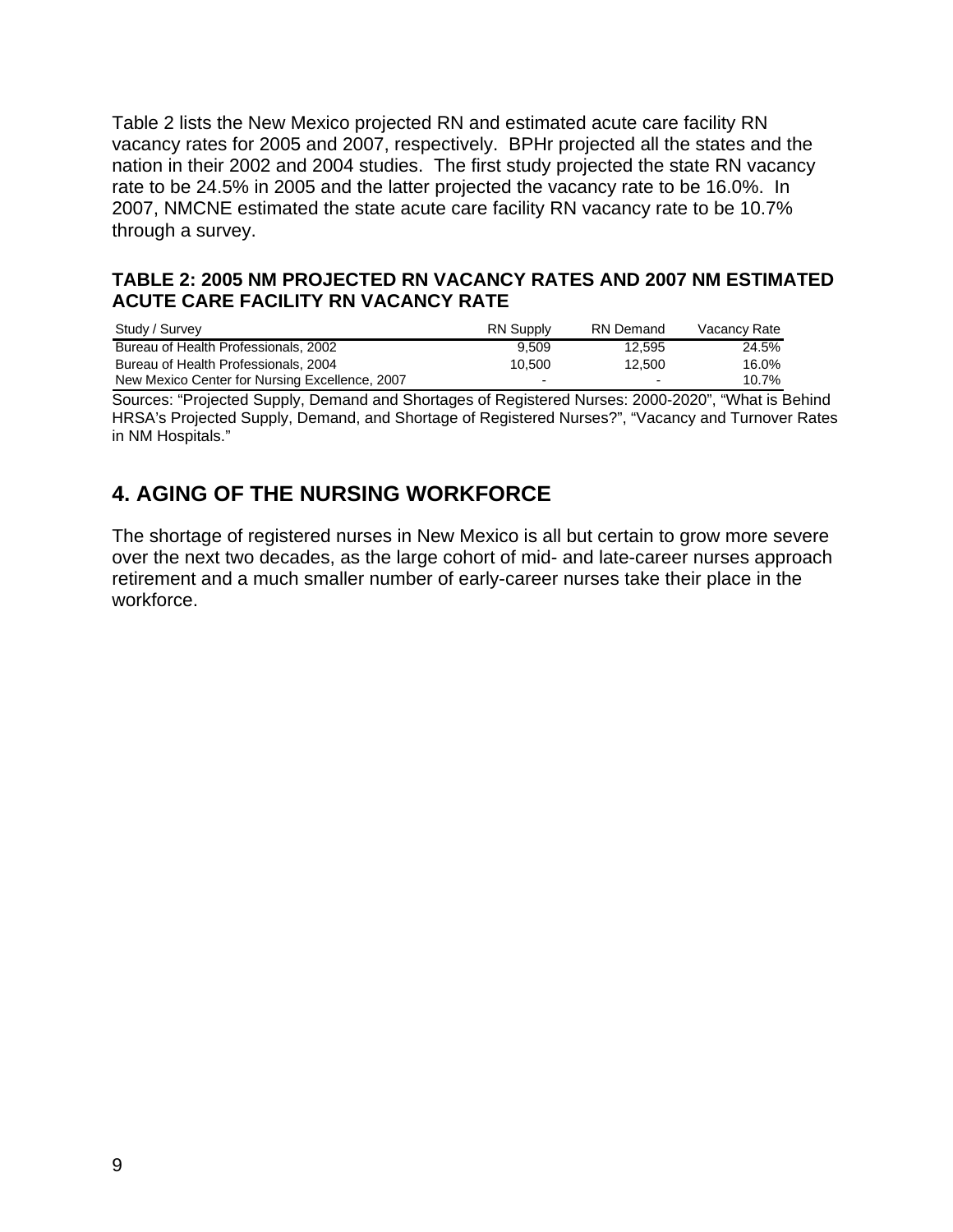<span id="page-10-0"></span>**Figure 1** shows the age distribution of the New Mexico RNs for the years 2001 and 2006. In general terms, the chart shows a clear pattern of aging in the nursing workforce. Most notably, the chart shows that nurses of the 'Baby Boom' generation – the largest cohort of the workforce – are now in their 50s; the nearly 5,000 registered nurses in this cohort account for one in three nurses registered in the state. Similarly, the early wave of the 'Baby Boomer' generation has entered their 60s, and now accounts for nearly one of every seven registered nurses in the state. Yet at the front end of the chart, the number of young nurses set to replace mid- and late-career nurses is by comparison very small. In 2006, there were only 3,857 registered nurses under 40 years of age, compared to 6,530 nurses 50 years of age and older. Females enjoyed greater career opportunities and chose nursing less frequently, leading the causes of this age structure. The estimated propensity of young females to choose nursing as an occupation fell about 35% from 1973 to the 1980s and 1990s (Staiger, Auerbach, and Buerhaus, 2002). The importance of this dynamic will be evident in future trends of RN retirements.





Source: New Mexico Board on Nursing, 2001 and 2006 "Annual Reports"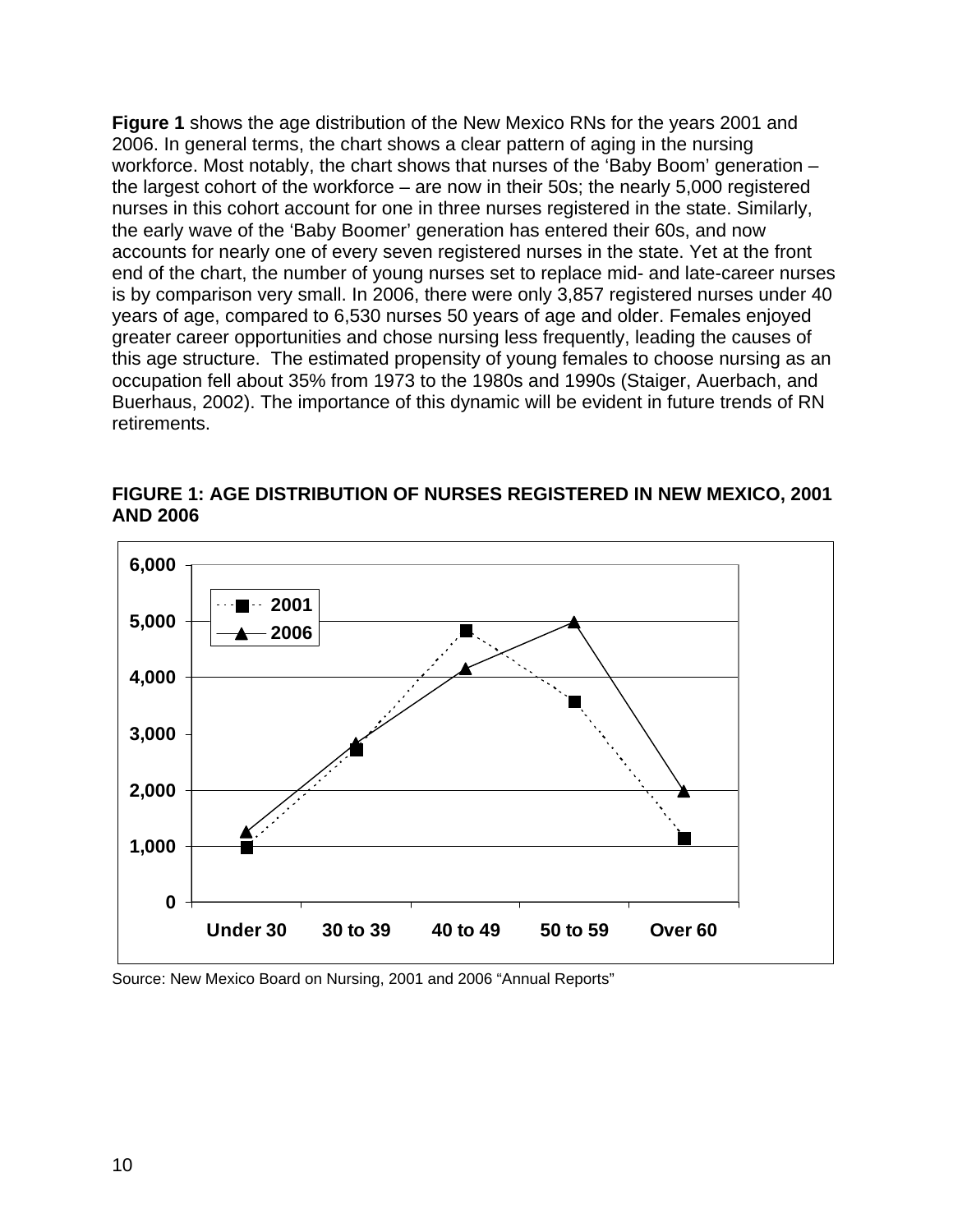<span id="page-11-0"></span>**Figure 2** shows projected retirements of nurses registered in New Mexico in 2001. In essence, this chart is a mirror image of the age distribution of the nursing population – the only significant assumption is that RNs are eligible for retirement at age 67. The important pattern in this chart is that retirements will accelerate rapidly over the next 15 years, peaking around 2020. The critical issue is the capacity of the education system to bring new registered nurses into the workforce as the rate of retirements accelerates.

#### **FIGURE 2: YEAR OF RETIREMENT ELIGIBILITY OF NURSES REGISTERED IN NEW MEXICO IN 2001.**



BBER calculations based on New Mexico Board of Nursing, 2001 "Annual Report"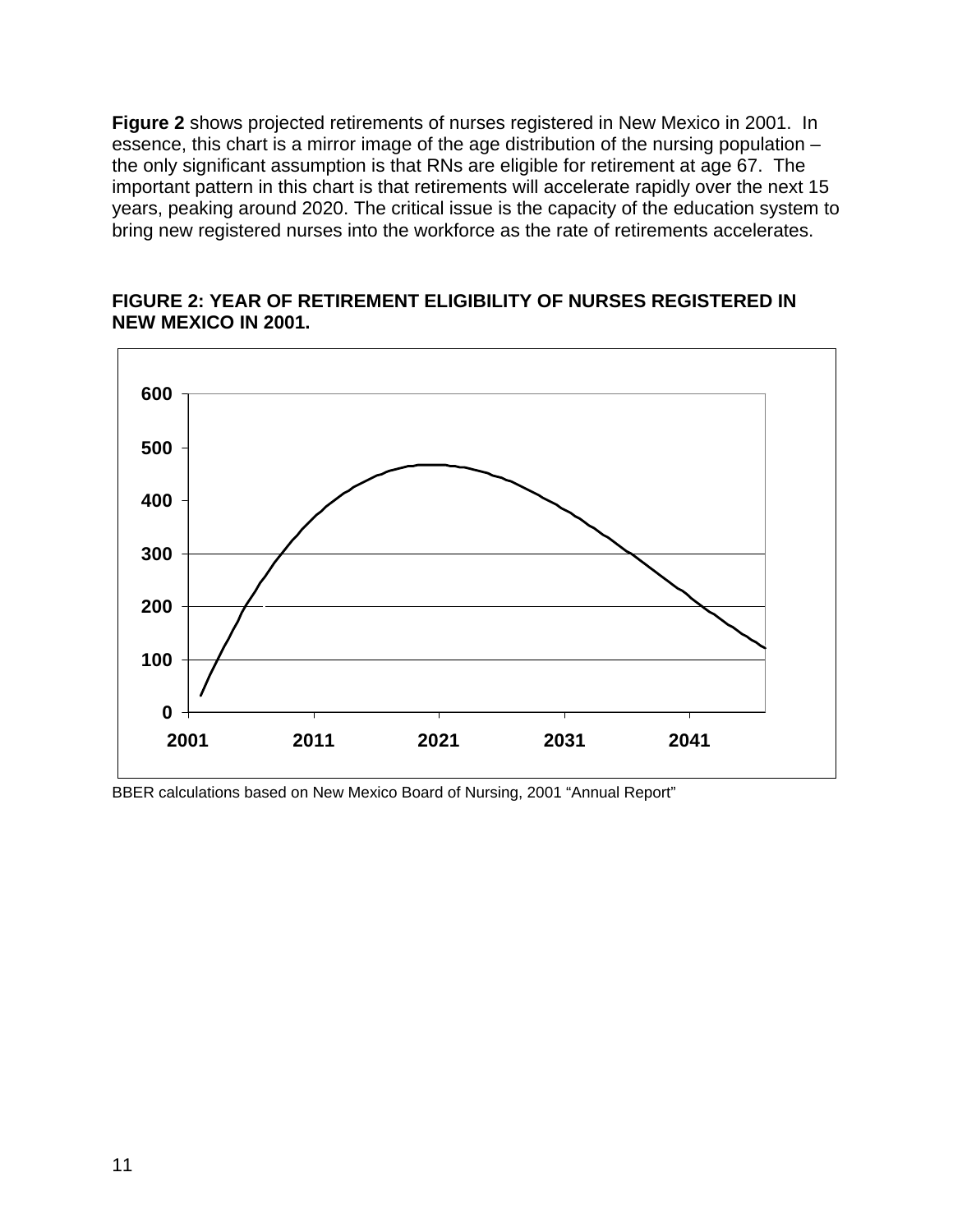## <span id="page-12-0"></span>**5. RECENT NURSE GRADUATES**

Since 2002, the number of New Mexico RN graduates has been growing and new associate degree nursing programs have opened. Figure 3 shows the number of RN graduates from 1995 to 2006. Each graduating class of RNs has been getting larger since 2002 and the most recent class was the largest on record. Before this increased interest in nursing, the number of RN graduates fell steadily from 1995 to 2002.



#### **FIGURE 3: NEW MEXICO RN GRADUATES**

Source: National Council of State Boards of Nursing (NCSBN) "Program Summary of all First Time Candidates in New Mexico"

The increased interest in nursing has led to the opening of three programs since 2006 in New Mexico. Each program will prepare nursing students at the associate degree level to sit for the NCLEX-RN.

Apollo College launched its nursing program in 2006. The Albuquerque campus graduated its first class and is ramping up operations to graduate three classes a year with 64 students in each class. Dr. Mary Gautreaux, Nursing Program Director, expects the first full class to graduate in September 2008.<sup>[4](#page-12-1)</sup> Anamarc Educational Institute of El Paso, Texas opened a branch campus in Santa Teresa in 2006. The campus is expected to graduate its first class of 19 students in December of 2007 and its second class of 21 students in May of 2008. Lory Helmick, Director of Nursing Programs, anticipates one class will graduate a year and is unsure of future class sizes.<sup>[5](#page-12-2)</sup> Pima Medical Institute launched a nursing program in June of 2007. The program, also

 $\overline{a}$ 

<span id="page-12-1"></span><sup>&</sup>lt;sup>4</sup> In phone conversation October 2007.

<span id="page-12-2"></span><sup>5</sup> In email correspondence, December 2007.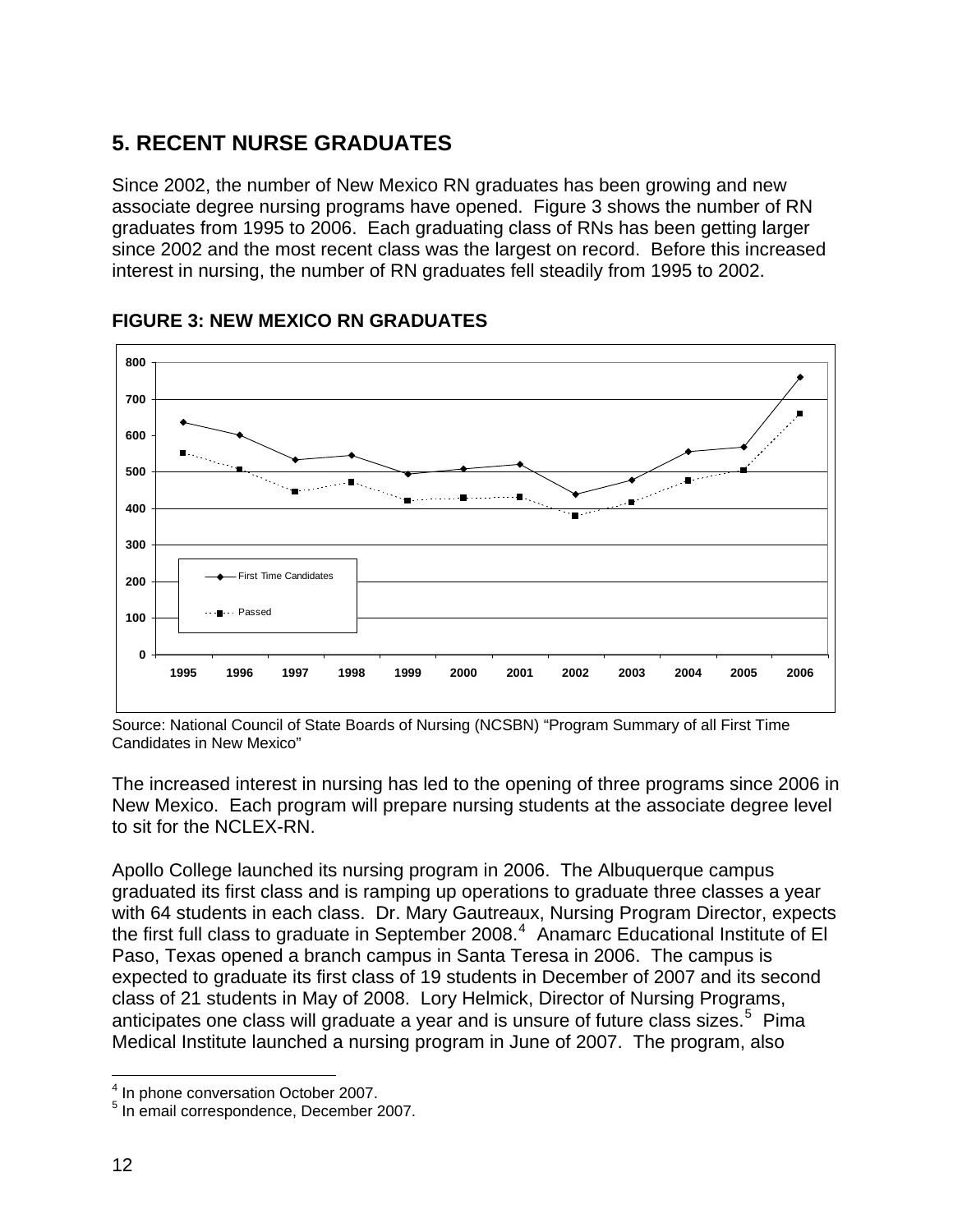<span id="page-13-0"></span>located in Albuquerque, is slated to graduate two classes a year with 40 students each, according to an article by Haley Wachdorf of the *New Mexico Business Weekly*.

The increase in RN graduates can be traced back to increases in relative nursing wages. For women, the renewed interest reverses a decades' long trend of declining nursing workforce participation; for males, it opens up a career that has historically been dominated by females. Indeed, between 2001 and 2006, the number of male RNs in New Mexico increased by 19.3 percent.

## **6. CONSTRAINTS ON THE SUPPLY OF REGISTERED NURSES**

The data summarized in this section suggest that wages provide a strong incentive to join the nursing workforce, but the limited capacity of the state's nurse training programs is the principal constraining factor. This constraint will be more binding as the demand for healthcare services increases with the aging of the 'Baby Boom' generation.

#### **A. RISING WAGES ARE INCREASING NURSING EMPLOYMENT**

Wages earned by RNs in New Mexico are relatively high and increasing. Table 3 shows 2006 averages wages for nurses registered in six Southwestern states, including New Mexico, and for the U.S. as a whole. As these data show, New Mexico's RNs earned an average wage of \$57,000 in 2006, ranking fourth among the Southwestern states and well above lower wage states in the region. Average wages in New Mexico are about 4.5 percent below those of the U.S. as a whole.

#### **TABLE 3: AVERAGE WAGES FOR RNS IN SOUTHWEST STATES AND THE U.S., AND AVERAGE RN WAGES RELATIVE TO AVERAGE WAGES FOR ALL OCCUPATIONS, 2006.**

|                   |                   | <b>All</b>         |                |
|-------------------|-------------------|--------------------|----------------|
|                   |                   | <b>Occupations</b> |                |
|                   | <b>RN Average</b> | Average            | <b>RN Wage</b> |
| <b>STATE</b>      | Wage              | Wage               | Premium        |
| Colorado          | \$58,620          | \$41,450           | 41%            |
| Arizona           | \$58,480          | \$36,260           | 61%            |
| <b>Texas</b>      | \$57,180          | \$36,410           | 57%            |
| <b>New Mexico</b> | \$57,000          | \$33,980           | 68%            |
| <b>Utah</b>       | \$54,590          | \$35,540           | 54%            |
| <b>Oklahoma</b>   | \$48,480          | \$32,570           | 49%            |
| <b>U.S.</b>       | \$59,730          | \$39,190           | 52%            |

Source: Bureau of Labor Statistics, Occupational Employment Statistics, 2006.

More important to the market for RNs are wages relative to other occupations. These data are shown in the last two columns of Table 3. For the U.S. as a whole, average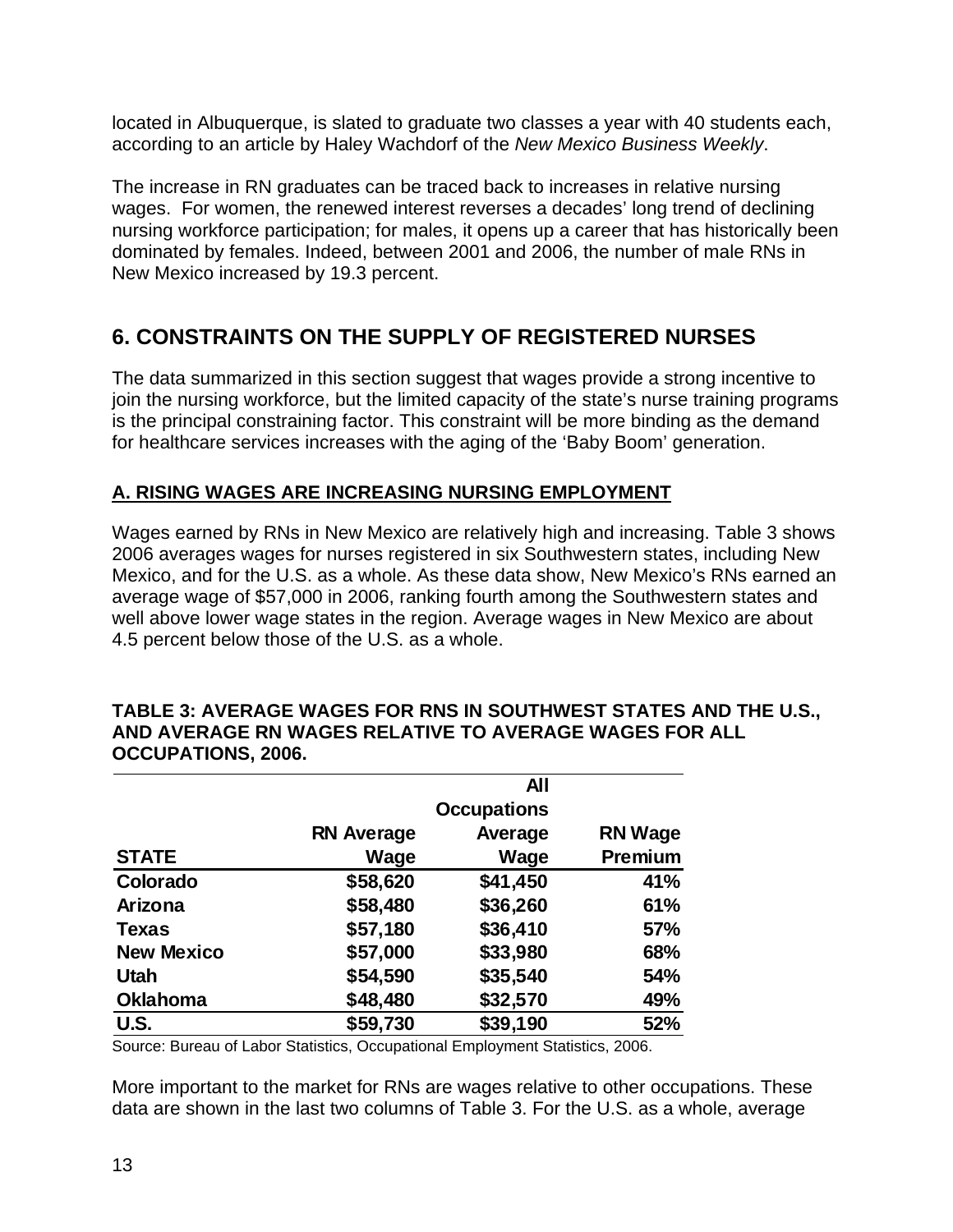<span id="page-14-0"></span>wages for RNs are 52 percent above the average wages for all occupations, adjusted for full time employment. By comparison, wages earned by RNs in New Mexico are fully 68 percent the economy-wide average. This far exceeds the premium paid to RNs in other Southwest states. For further comparison, the median wage for elementary school teachers in New Mexico are just \$40,229 per year, nearly 30 percent lower than the comparable wage for RNs. The median wage for these teachers increased by only 1.3 percent over the five year period 2001-2006, again adjusting for inflation, only a small fraction of the increase realized by RNs over the same period. Taken as a whole, these data suggest that wages earned by RNs in New Mexico provide a strong incentive to join the occupational workforce.

Significantly, wages earned by nurses registered in New Mexico increased by 10.2 percent during the period 2001 to 2006, after adjusting for inflation, compared to an increase of 8.2 percent for registered nurses in the U.S. as a whole during the same period. The changes in real wages for RNs in New Mexico and the U.S. are shown in Figure 4.

#### **FIGURE 4: REAL WAGE GROWTH FOR RNS IN NEW MEXICO AND THE U.S., 2001-2006.**



Source: BLS, Occupational Employment Statistics, 2006.

## **B. INSTITUTIONAL CONSTRAINTS ARE LIMITING THE SUPPLY OF NURSES**

There are 18 educational institutions training nurses in New Mexico – two offer a bachelor's of science degree in nursing (BSN), University of New Mexico in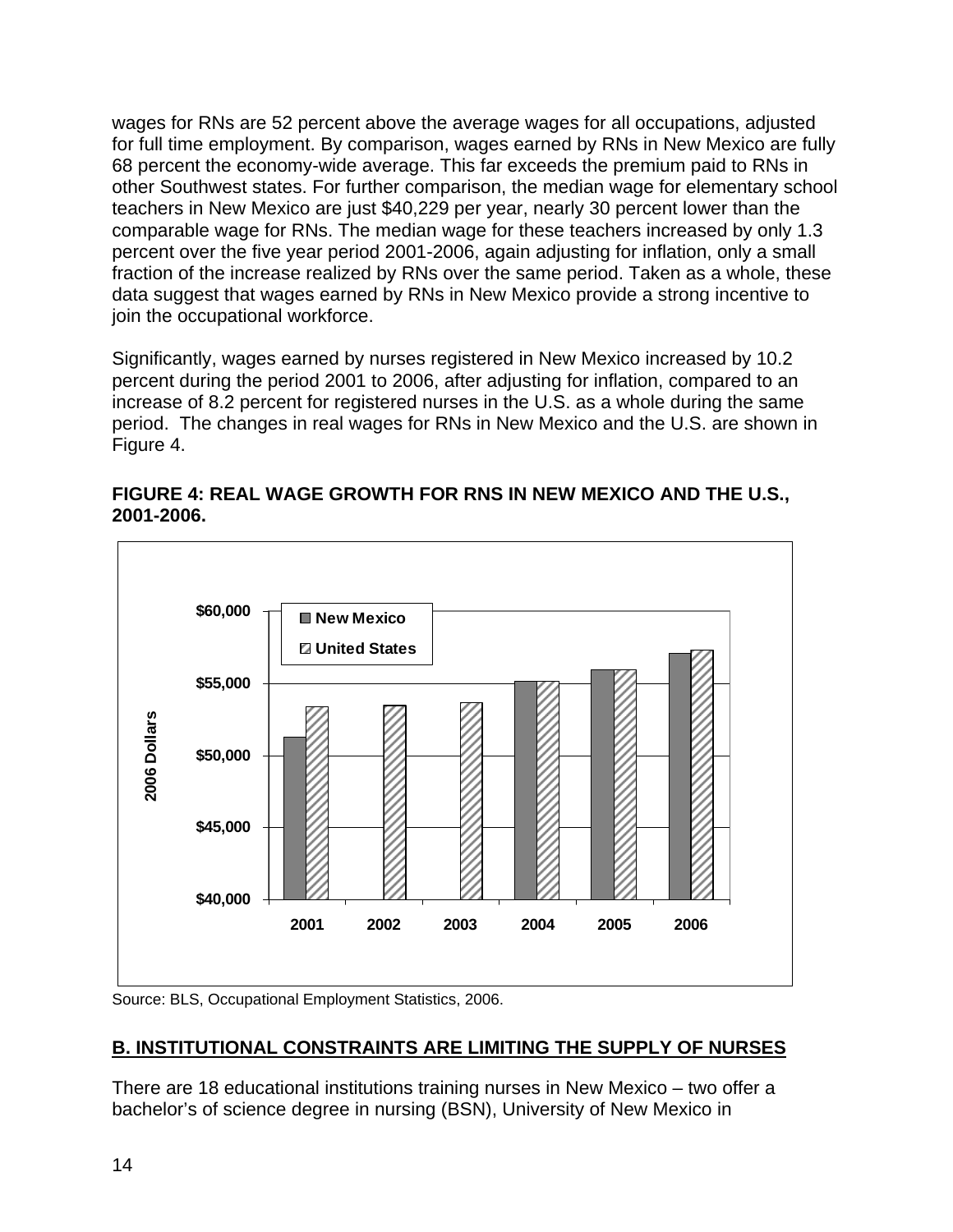<span id="page-15-0"></span>Albuquerque and New Mexico State University in Las Cruces, and 16 offer an associate degree in nursing (ADN).<sup>[6](#page-15-1)</sup> These programs and the number of graduates during the 12year period 1995-2006 are listed in Table 4. Over the 12-year period, these nursing educational programs graduated, on average, 473 students per year who passed exams to become registered nurses in New Mexico.

|               | <b>GRADUATES</b>                                                                                                                                                                                                            |
|---------------|-----------------------------------------------------------------------------------------------------------------------------------------------------------------------------------------------------------------------------|
|               | 1,146                                                                                                                                                                                                                       |
| <b>Clovis</b> | 386                                                                                                                                                                                                                         |
|               | 227                                                                                                                                                                                                                         |
|               | 260                                                                                                                                                                                                                         |
|               | 159                                                                                                                                                                                                                         |
|               | 353                                                                                                                                                                                                                         |
|               | 542                                                                                                                                                                                                                         |
|               | 296                                                                                                                                                                                                                         |
| Carlsbad      | 240                                                                                                                                                                                                                         |
|               | 149                                                                                                                                                                                                                         |
|               | 396                                                                                                                                                                                                                         |
|               | 247                                                                                                                                                                                                                         |
|               | 893                                                                                                                                                                                                                         |
|               | 220                                                                                                                                                                                                                         |
|               | 167                                                                                                                                                                                                                         |
|               | 5,681                                                                                                                                                                                                                       |
|               | <b>LOCATION</b><br>Albuquerque<br><b>Las Cruces</b><br><b>Portales</b><br>Las Vegas<br><b>Hobbs</b><br><b>Las Cruces</b><br>Alamogordo<br>Española<br>Farmington<br>Santa Fe<br>Albuquerque<br>Gallup<br><b>Silver City</b> |

#### **TABLE 4: TOTAL REGISTERED NURSE GRADUATES, BY SCHOOL, FOR THE 1995-2006 PERIOD**

Source: National Council of State Boards of Nursing (NCSBN) "Program Summary of all First Time Candidates in New Mexico"

In 2006-2007, the NMCNE conducted a survey of nursing education programs in the state, with six of the programs completing the survey.<sup>[7](#page-15-2)</sup> Table 5 summarizes data from the survey report on qualified applications and acceptances to these programs. Combining data from ADN and BSN programs, the survey indicates that just less than one-half of qualified applicants were accepted to programs for the two years for which complete information is available. Acceptance rates were significantly lower for the BSN program. The data generated by the survey is not adequate to allow for a careful analysis of trends, but a study by the American Association of Colleges of Nursing indicates that, nationally, there was a more than ten-fold increase, from 3,600 to 38,415, in the number of qualified applicants turned away from entry-level BSN programs between 2002 and 2006, suggesting that the increasing interest in the field is not being met with a commensurate increase in program capacity.

 $\overline{a}$ 

<span id="page-15-1"></span> $<sup>6</sup>$  In addition to the 15 programs listed in Table 4, Apollo College and Pima Medical Institute in</sup> Albuquerque and Anamarc Educational Institute in Santa Teresa also offer an associate degree in nursing but did not graduate any students in 2006, the latest year of information. 7

<span id="page-15-2"></span> $7$  The survey was completed by five of the 13 ADN Programs, and one of two BSN programs.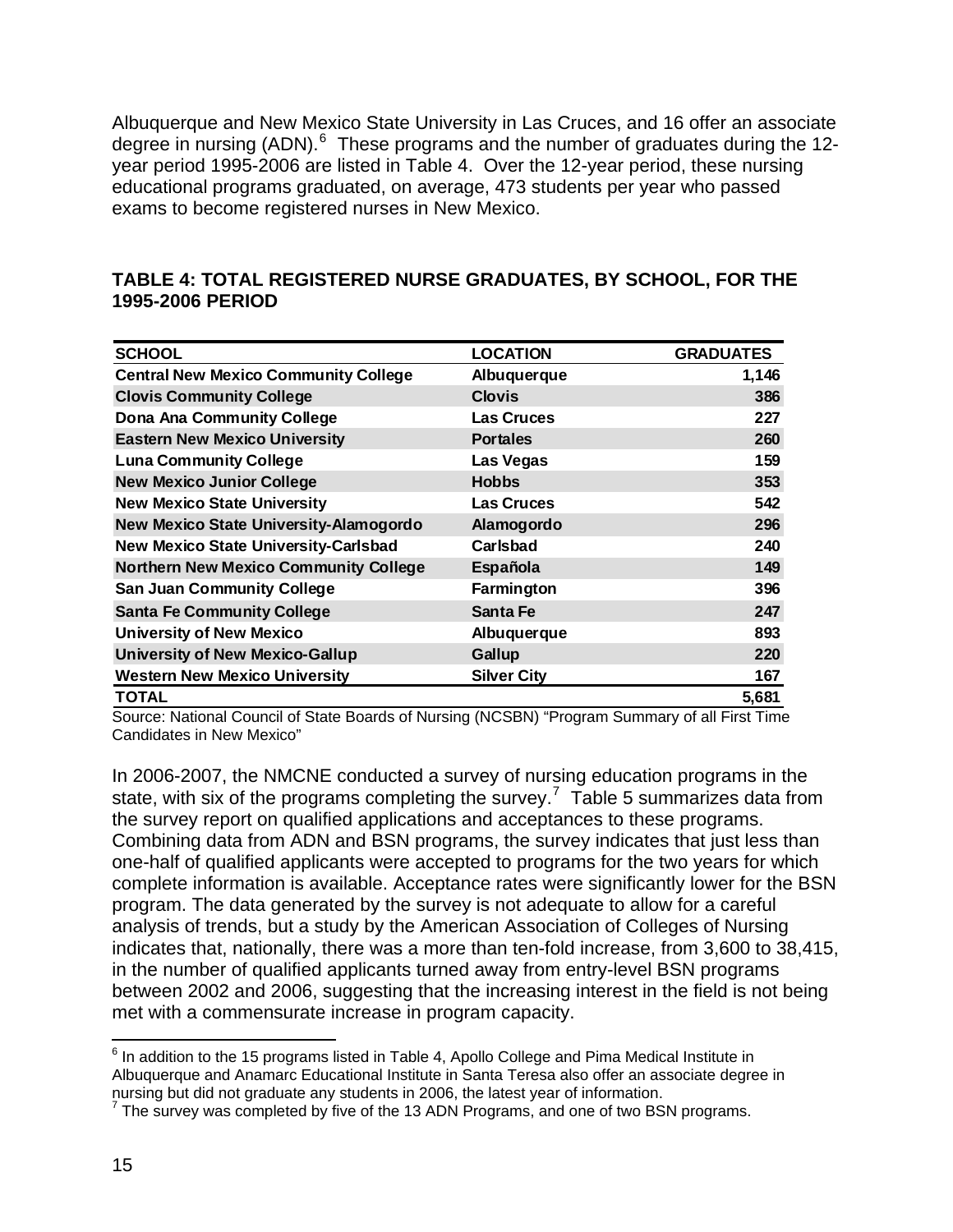#### <span id="page-16-0"></span>**TABLE 5: QUALIFIED APPLICANTS AND ACCEPTANCES TO NURSING EDUCATION PROGRAMS IN NEW MEXICO, 2002-2006**

|      | Qualified      | <b>Accepted</b>                 | Acceptance      |  |
|------|----------------|---------------------------------|-----------------|--|
|      | Applicants (#) | $(\#)$                          | <b>Rate (%)</b> |  |
|      |                | Associates Degree (N = 5 of 13) |                 |  |
| 2002 | na             | 199                             | na              |  |
| 2003 | na             | 229                             | na              |  |
| 2004 | 398            | 255                             | 64%             |  |
| 2005 | 254            | 162                             | 64%             |  |
|      |                | $BSN (N = 1 of 2)$              |                 |  |
| 2002 | 180            | 106                             | 59%             |  |
| 2003 | 229            | 104                             | 45%             |  |
| 2004 | 450            | 128                             | 28%             |  |
| 2005 | 349            | 128                             | 37%             |  |
|      |                | <b>TOTAL</b>                    |                 |  |
| 2002 | na             | 305                             | na              |  |
| 2003 | na             | 333                             | na              |  |
| 2004 | 848            | 383                             | 45%             |  |
| 2005 | 603            | 290                             | 48%             |  |

Source: NMCNE, Report of New Mexico Nursing Education Survey, August, 2007

The NMCNE survey also asked respondents to identify barriers to increasing enrollment. All six programs identified the lack of permanent funding as a 'major' (5) or 'moderate' (1) barrier. In addition, all programs identified recruitment and retention, lack of laboratory facilities, and classrooms as either 'major' or 'moderate' barriers.

Another pending constraint on nurse educational capacity in New Mexico is a likely shortage of qualified instructors. One important factor is the rising demand and wages for practicing RNs. Figure 5 shows the wage rates, adjusted for inflation, for practicing RNs and nursing instructors in New Mexico since 2001. As this chart shows, the rate of wage growth for practicing RNs far exceeds that of full time nursing instructors, likely drawing instructors out of the market and restricting their availability over the medium and long term, if wage adjustments are not made for instructors. A similar pattern is revealed in the NMCNE survey. The survey shows that one third of ADN instructors work second jobs, and that more than 40 percent of full time instructors are expected to retire within the next 5 years. All of the institutions who responded to the survey reported that salaries for part time instructors and the lack of benefits were the top barrier to retention.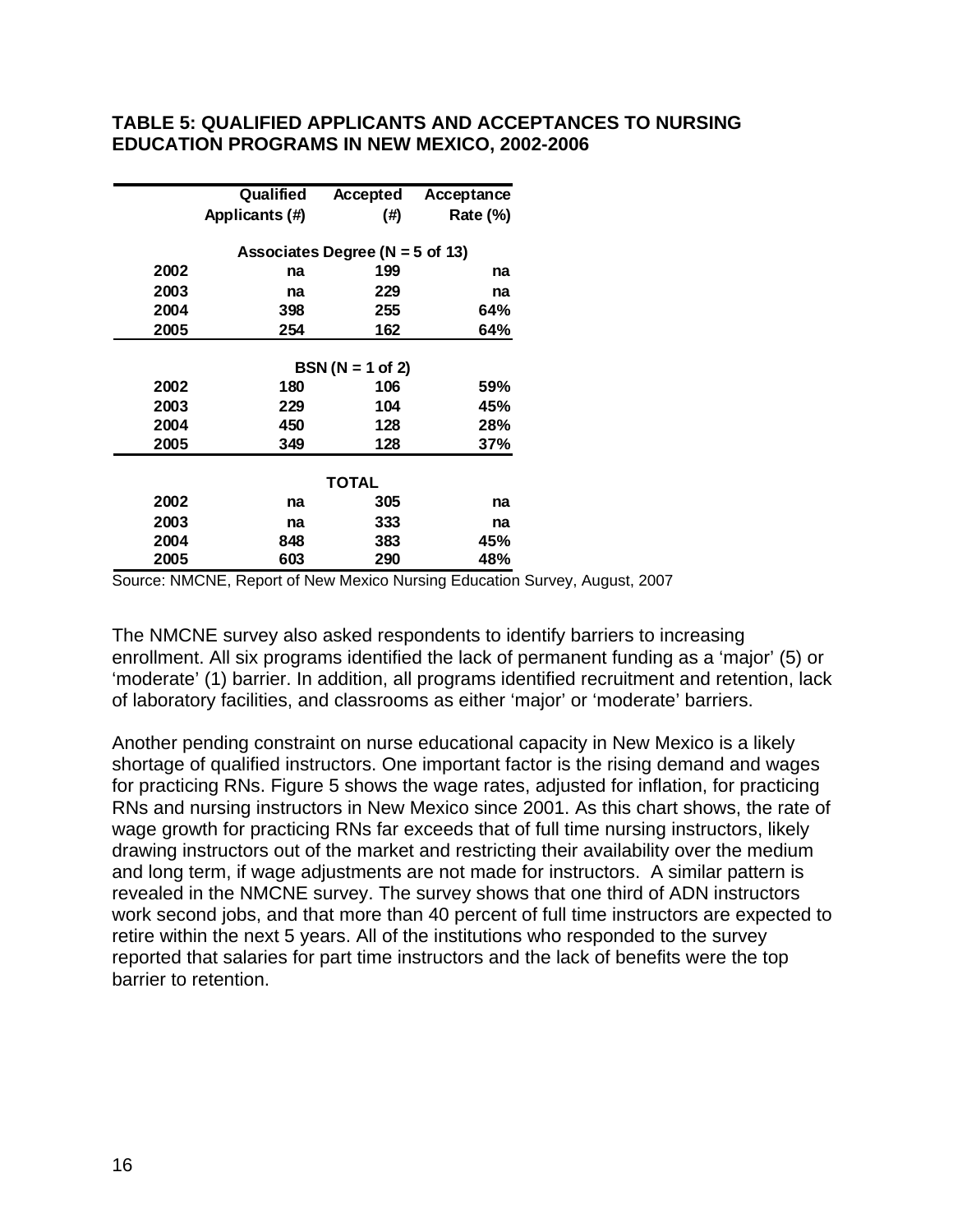<span id="page-17-0"></span>**FIGURE 5: REAL WAGE GROWTH FOR PRACTICING RNS AND FULL TIME INSTRUCTORS IN NEW MEXICO, 2001-2006.** 



New Mexico Department of Workforce Solutions, 2007.

## **7. CONCLUSION**

It is clearly evident New Mexico is experiencing a more severe nursing shortage than the United States. The aging of the 'baby boom' generation is expected to increase the shortage as retirements will decrease the supply of nurses, and higher medical utilization will increase the demand of nurses. The severity of the shortage has led to relatively high nursing wages and increased interest in nursing. The number of RN graduates has increased each year, since 2002, and should be sufficient to replace impending retirements. However, there is a bottleneck in the nursing education system and qualified applicants are being turned away. In general, the lack of nursing instructors is the largest barrier and the problem may worsen. Practicing nurse wages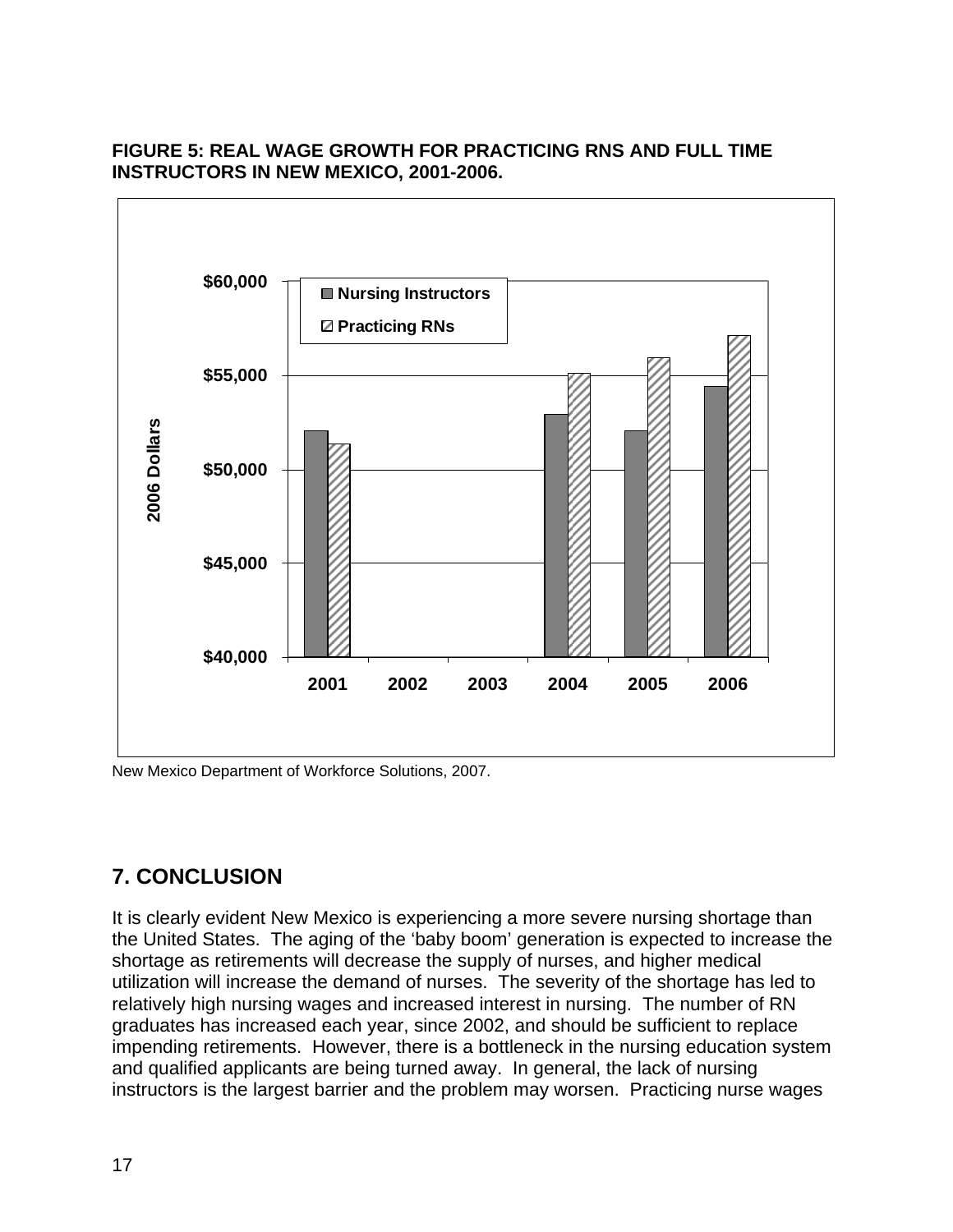may be pulling nursing instructors away from teaching and nursing instructors are older than practicing nurses and are closer to retirement. This small group of RNs will have the largest impact on the future supply of nurses and needs the most attention.

The second study will match licensed RNs with individual employment and wage histories and demographic information. There are several questions from the current study that should be addressed in the next study, along with the original scope of work. Are nursing instructors leaving the education system to practice? There is a lack of detail in the current employment and wage history of New Mexico nursing instructors that limited the current study and the second study should address this. What is the age distribution of nursing instructors and practicing nurses?